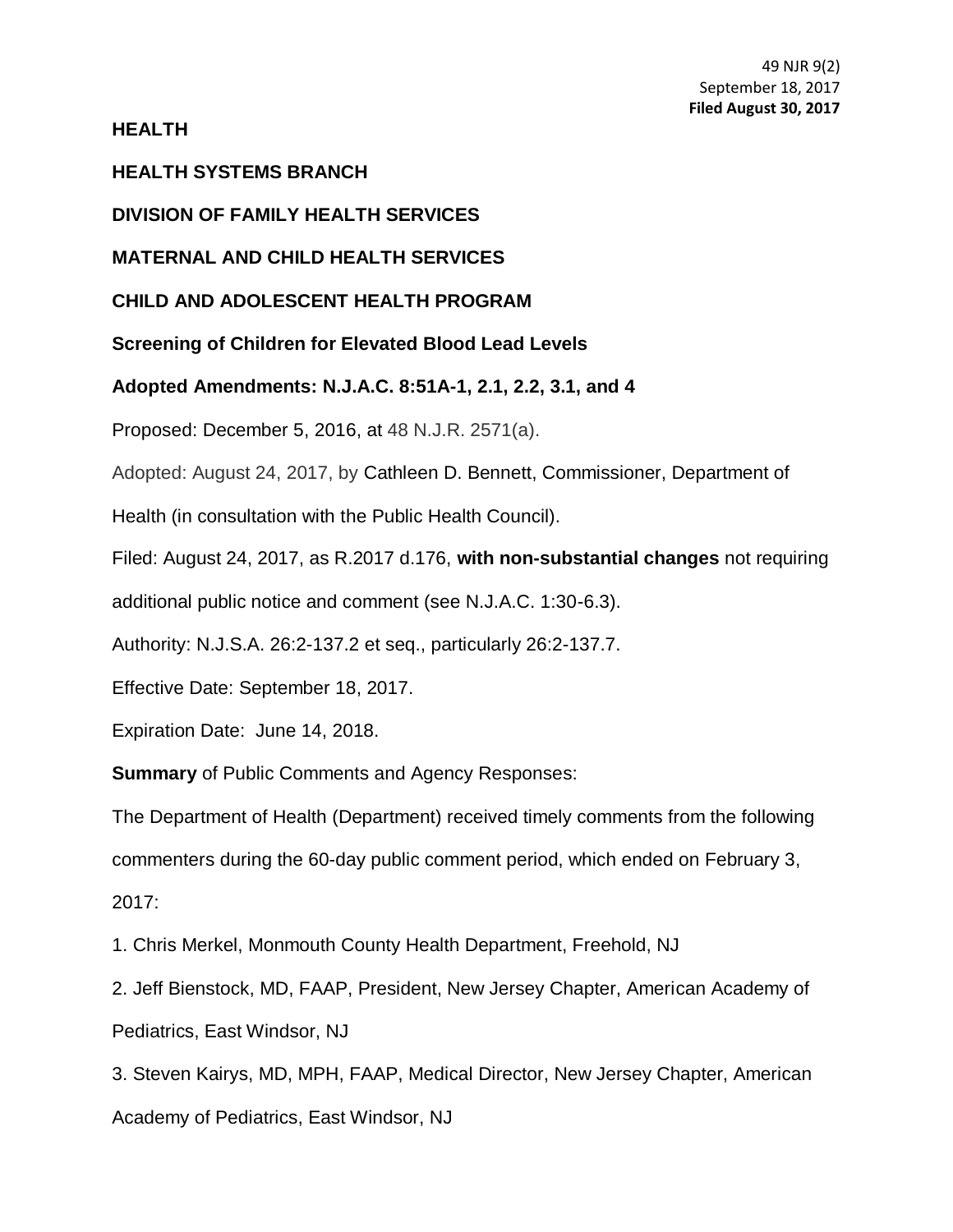4. Fran Gallagher, MEd., Executive Director, New Jersey Chapter, American Academy of Pediatrics, East Windsor, NJ

5. Myles O'Malley, MA, Childhood Lead Poisoning Emergency Response, Inc., Maplewood, NJ

A summary of the comments and the Department's responses thereto follows (the numbers following the comments indicate the commenter making the comment).

1. COMMENT: One commenter states that the Department needs to define the phrase "reasonable effort" as it is used at N.J.A.C. 8:51A-4.2 with respect to medical follow-up of lead screening results by physicians, registered professional nurses, and healthcare facilities. The commenter also states that this rule should include a referral to the local health department. (1)

RESPONSE: The comment that the Department needs to define "reasonable effort" as it is used at N.J.A.C. 8:51A-4.2 is outside of the scope of the rule proposal. The Department disagrees with the comment that a referral to the local health department should be included in this rule because local health departments are not included within the scope of N.J.A.C. 8:51A. See N.J.A.C. 8:51A-1.1. Accordingly, the Department makes no change upon adoption in response to the comment.

2. COMMENT: Three commenters state that they support the proposed amendments to N.J.A.C. 8:51A and concur with the name change of the chapter to Screening of Children for Elevated Blood Lead Levels. (2, 3, and 4)

RESPONSE: The Department thanks the commenters for their support of the rule.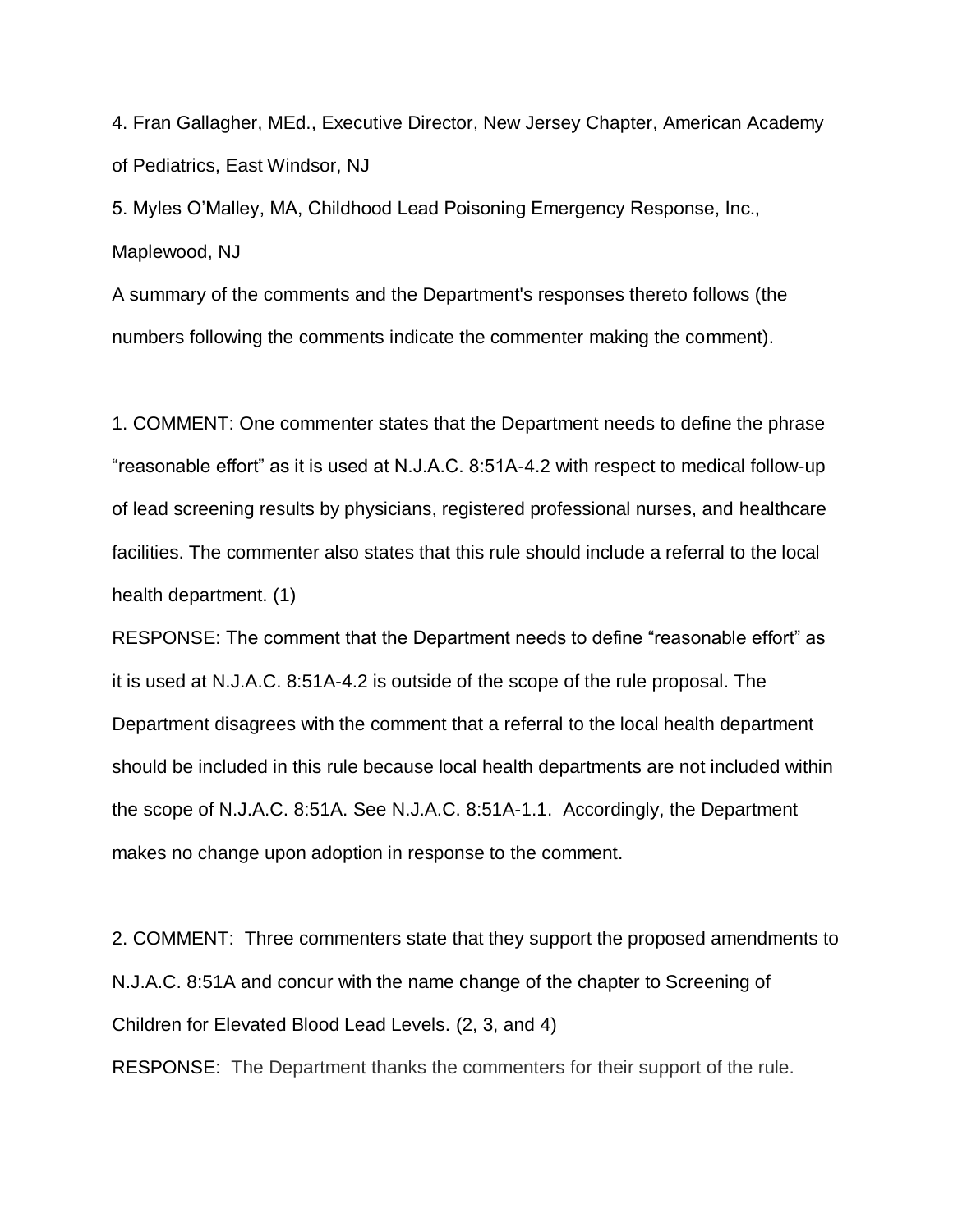3. COMMENT: One commenter states that in addition to universal screening, the Department should adopt a targeted screening approach. The commenter states that only approximately 42 percent of children are being screened Statewide per year. The commenter suggests that the Childhood Lead Information Database should be used to identify areas where screening rates are low and children may be at high risk and to concentrate screening efforts amongst that population. (5)

RESPONSE: The comment that the Department should adopt a targeted approach to screening is outside the scope of the rule proposal because the Department did not propose any amendments concerning a targeted screening approach. The Department acknowledges that the 2014 Statewide screening rate for children aged six through 26 months was 42 percent, with four counties exceeding that rate. The Department further acknowledges the efforts of regional coalitions comprised of local health departments and community organizations. The regional coalitions use the Department's Annual Report on Childhood Elevated Blood Lead Levels to inform decisions about where to concentrate educational and other efforts that are designed to increase childhood screening rates.

#### **Summary** of Agency Initiated Changes:

The Department proposed changing the term "lead poisoning" to "elevated blood lead levels" throughout the chapter in the notice of proposal at 48 N.J.R. 2571(a) but this change was inadvertently omitted from the heading of the chapter. Therefore, the Department changes the heading of the chapter from "Screening of Children for Lead Poisoning" to "Screening of Children for Elevated Blood Lead Levels" upon adoption.